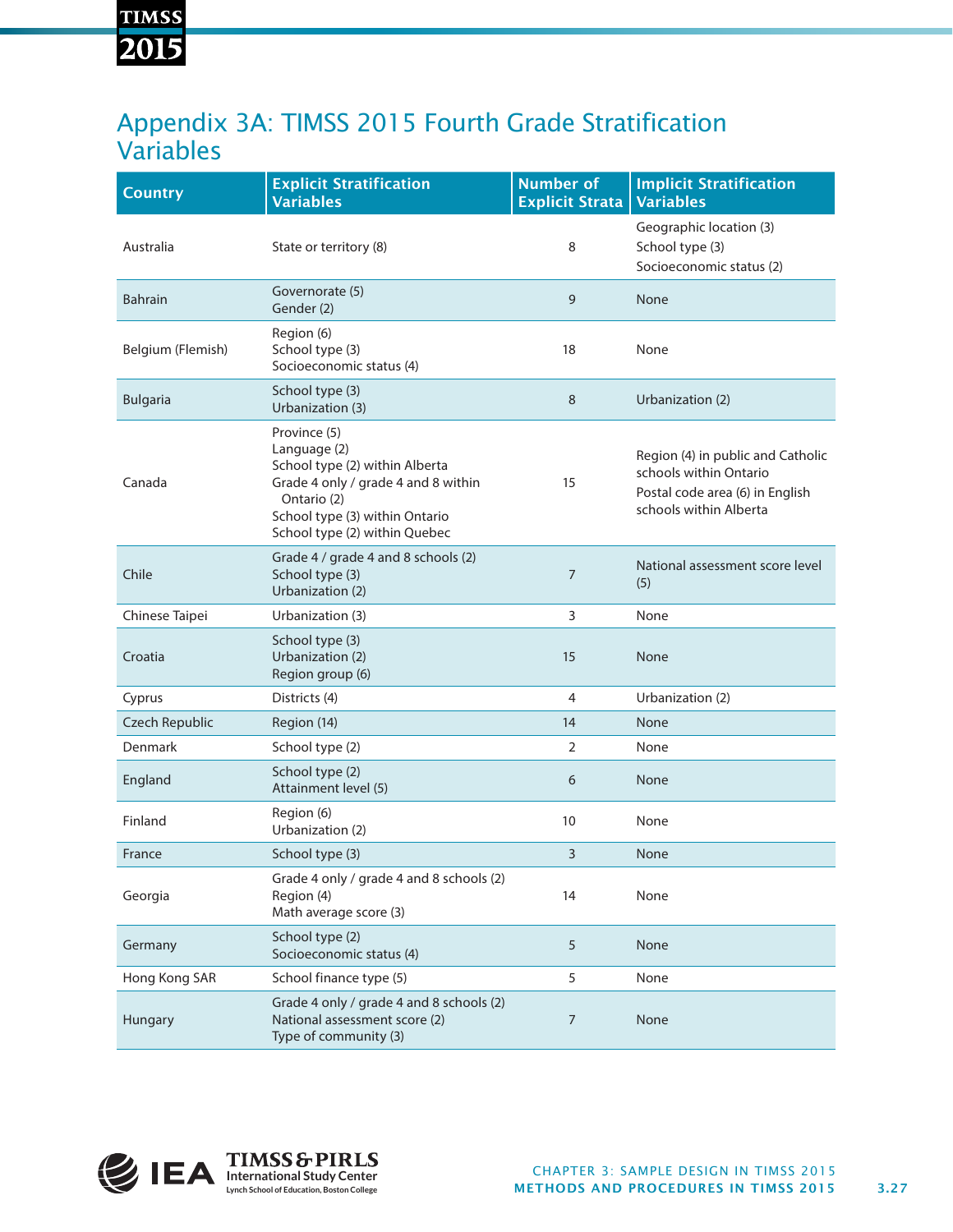## **TIMSS** 2015

| <b>Country</b>        | <b>Explicit Stratification</b><br><b>Variables</b>                                         | <b>Number of</b><br><b>Explicit Strata</b> | <b>Implicit Stratification</b><br><b>Variables</b> |
|-----------------------|--------------------------------------------------------------------------------------------|--------------------------------------------|----------------------------------------------------|
| Indonesia             | Performance (3)<br>School type (2)<br>School funding (2)                                   | 9                                          | None                                               |
| Iran, Islamic Rep. of | School type (2)<br>Gender (3)<br>Region group (3)<br>Province (6)                          | 22                                         | None                                               |
| Ireland               | <b>DEIS (3)</b><br>Language of instruction (3)<br>Gender (3)                               | 8                                          | Urbanization (2)                                   |
| <b>Italy</b>          | School type (2)<br>Region (6)                                                              | $\overline{7}$                             | None                                               |
| Japan                 | Urbanization (4)                                                                           | 4                                          | None                                               |
| Jordan                | School type (6)<br>Achievement level (6)                                                   | 31                                         | Gender (3)                                         |
| Kazakhstan            | Grade 4 only / grade 4 and 8 schools (2)<br>Region (4)<br>Urbanization (2)<br>Language (2) | 18                                         | None                                               |
| Korea, Rep. of        | Urbanization (3)                                                                           | $\overline{3}$                             | None                                               |
| Kuwait                | School type (2)<br>Region (6)<br>Gender (2)<br>Language (3)                                | 15                                         | None                                               |
| Lithuania             | Grade 4 / grade 4 and 8 schools (2)<br>Languages (5)                                       | 10                                         | Urbanization (4)                                   |
| Morocco               | School type (2)<br>Region (16)                                                             | 18                                         | Urbanization (2)                                   |
| <b>Netherlands</b>    | Socioeconomic status level (5)<br>Urbanization (5)                                         | 12                                         | None                                               |
| New Zealand           | School type (2)<br>Socioeconomic status (4)<br>Urbanization (2)                            | 9                                          | None                                               |
| Northern Ireland      | Region (5)<br>Deprivation (5)                                                              | 14                                         | None                                               |
| Norway (5)            | Grade 5 only / grade 5 and 9 schools (2)<br>Language (2)<br>Municipality size (3)          | 8                                          | None                                               |
| Oman                  | School type (3)<br>Governorates (11)                                                       | 13                                         | None                                               |
| Poland                | Urbanization (4)<br>School performance level (5)                                           | 15                                         | None                                               |
| Portugal              | Region (7)<br>School type (2)                                                              | $\mathsf 9$                                | None                                               |

#### Appendix 3A: TIMSS 2015 Fourth Grade Stratification Variables (Continued)

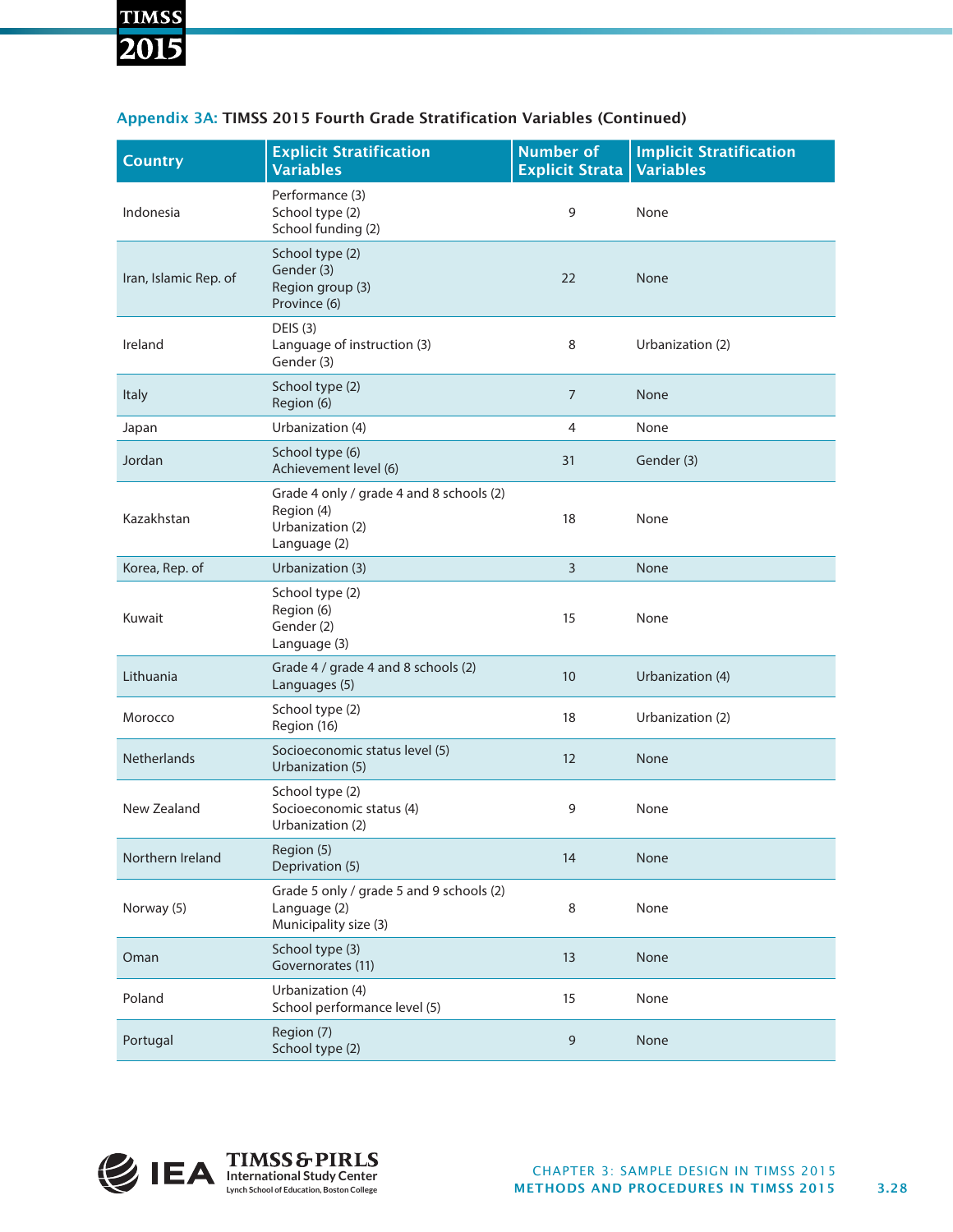### **TIMSS** 2015

| <b>Country</b>              | <b>Explicit Stratification</b><br><b>Variables</b>                                                                                                                                                                                                                                                  | <b>Number of</b><br><b>Explicit Strata</b> | <b>Implicit Stratification</b><br><b>Variables</b> |
|-----------------------------|-----------------------------------------------------------------------------------------------------------------------------------------------------------------------------------------------------------------------------------------------------------------------------------------------------|--------------------------------------------|----------------------------------------------------|
| Qatar                       | Grade 4 only / grade 4 and 8                                                                                                                                                                                                                                                                        | $\overline{2}$                             | School type (4)<br>Gender (3)                      |
| <b>Russian Federation</b>   | Region (42)                                                                                                                                                                                                                                                                                         | 42                                         | <b>None</b>                                        |
| Saudi Arabia                | Gender school (2)<br>Type of education (2)<br>School type (2)                                                                                                                                                                                                                                       | 6                                          | None                                               |
| Serbia                      | Region (3)<br>Urbanization (2)<br>School hierarchy (2)                                                                                                                                                                                                                                              | $\overline{7}$                             | <b>None</b>                                        |
| Singapore                   | None                                                                                                                                                                                                                                                                                                | $\mathbf{1}$                               | None                                               |
| Slovak Republic             | Language (2)<br>Socioeconomic status (4)<br>Geographical area (5)                                                                                                                                                                                                                                   | 10 <sup>1</sup>                            | <b>None</b>                                        |
| Slovenia                    | Performance level (4)                                                                                                                                                                                                                                                                               | 4                                          | None                                               |
| South Africa (5)            | School type (2)<br>Province (9)<br>Socioeconomic status (2)                                                                                                                                                                                                                                         | 11                                         | Performance level (3)<br>Region (2)                |
| Spain                       | Region (7)<br>School type (2)                                                                                                                                                                                                                                                                       | 14                                         | None                                               |
| Sweden                      | Grade 4 / grade 4 and 8 schools (2)<br>Grade average (3)                                                                                                                                                                                                                                            | $\overline{4}$                             | School type (2)                                    |
| Turkey                      | Urbanization (2)<br>Statistical region (12)                                                                                                                                                                                                                                                         | 13                                         | None                                               |
| <b>United Arab Emirates</b> | Grade 4 only / grade 4 and 8 schools (2)<br>Educational zone (4)<br>National assessment score (4)<br>Curriculum (3)<br>School type (2) within Dubai<br>Region (3) within Abu Dhabi<br>School type (2) within Abu Dhabi<br>Curriculum (3) within Abu Dhabi<br>Performance level (3) within Abu Dhabi | 27                                         | Educational zones (5)<br>Language of test (3)      |
| <b>United States</b>        | Poverty level (2)<br>School type (2)<br>Census Region (4)                                                                                                                                                                                                                                           | 12                                         | Urbanization (4)<br>Ethnicity status (2)           |

#### Appendix 3A: TIMSS 2015 Fourth Grade Stratification Variables (Continued)